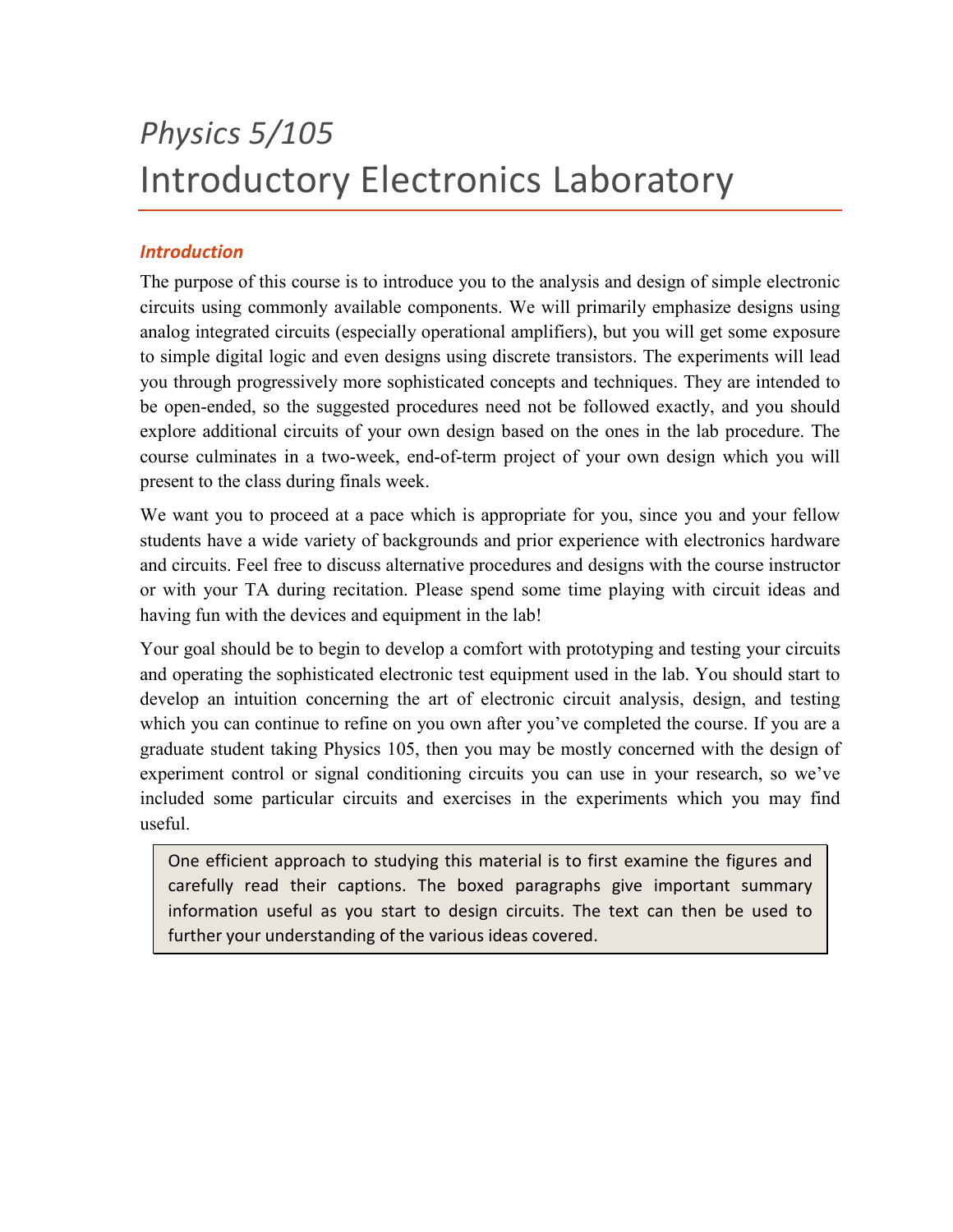## **THE EXPERIMENTS**

*Each week's experiment will require at least two hours of student preparation prior to coming to lab*. Make sure you budget your time each week wisely so that you are prepared for lab! Make sure that you have studied the lab procedure section of the experiment notes before coming to lab!

## *Experiment 1: Introduction to analog circuits and operational amplifiers*

Introduction to some pretty basic concepts concerning what sorts of elements make up electronic circuits and how they work together in an analog circuit design. The behavior of an ideal operational amplifier and an introduction to its applications using negative feedback.

[http://www.sophphx.caltech.edu/Physics\\_5/Experiment\\_1.pdf](http://www.sophphx.caltech.edu/Physics_5/Experiment_1.pdf)

### *Experiment 2: Impedance and frequency response*

Introduction to the concepts of impedance and frequency response. Build simple RC filters and investigate the relationship between frequency response and transient response. Introduction to real operational amplifier limitations. Integrators and differentiators.

[http://www.sophphx.caltech.edu/Physics\\_5/Experiment\\_2.pdf](http://www.sophphx.caltech.edu/Physics_5/Experiment_2.pdf)

## *Experiment 3: Nonlinear circuits: diodes and analog multipliers*

Introduction to nonlinear circuit elements. PN junction diodes: rectifiers, exponential and log amplifiers, temperature sensors. Applications of analog multiplier ICs including variable-gain amplifiers, frequency multipliers, analog RMS circuits. [http://www.sophphx.caltech.edu/Physics\\_5/Experiment\\_3.pdf](http://www.sophphx.caltech.edu/Physics_5/Experiment_3.pdf)

## *Experiment 4: Comparators, positive feedback, and relaxation oscillators*

More nonlinear circuit concepts: the comparator, a 1-bit analog-to-digital converter; The Schmitt trigger, using positive feedback to add hysteresis and improve comparator performance; the relaxation oscillator (or astable multivibrator); using the 555 timer IC to generate clocks and pulses.

[http://www.sophphx.caltech.edu/Physics\\_5/Experiment\\_4.pdf](http://www.sophphx.caltech.edu/Physics_5/Experiment_4.pdf)